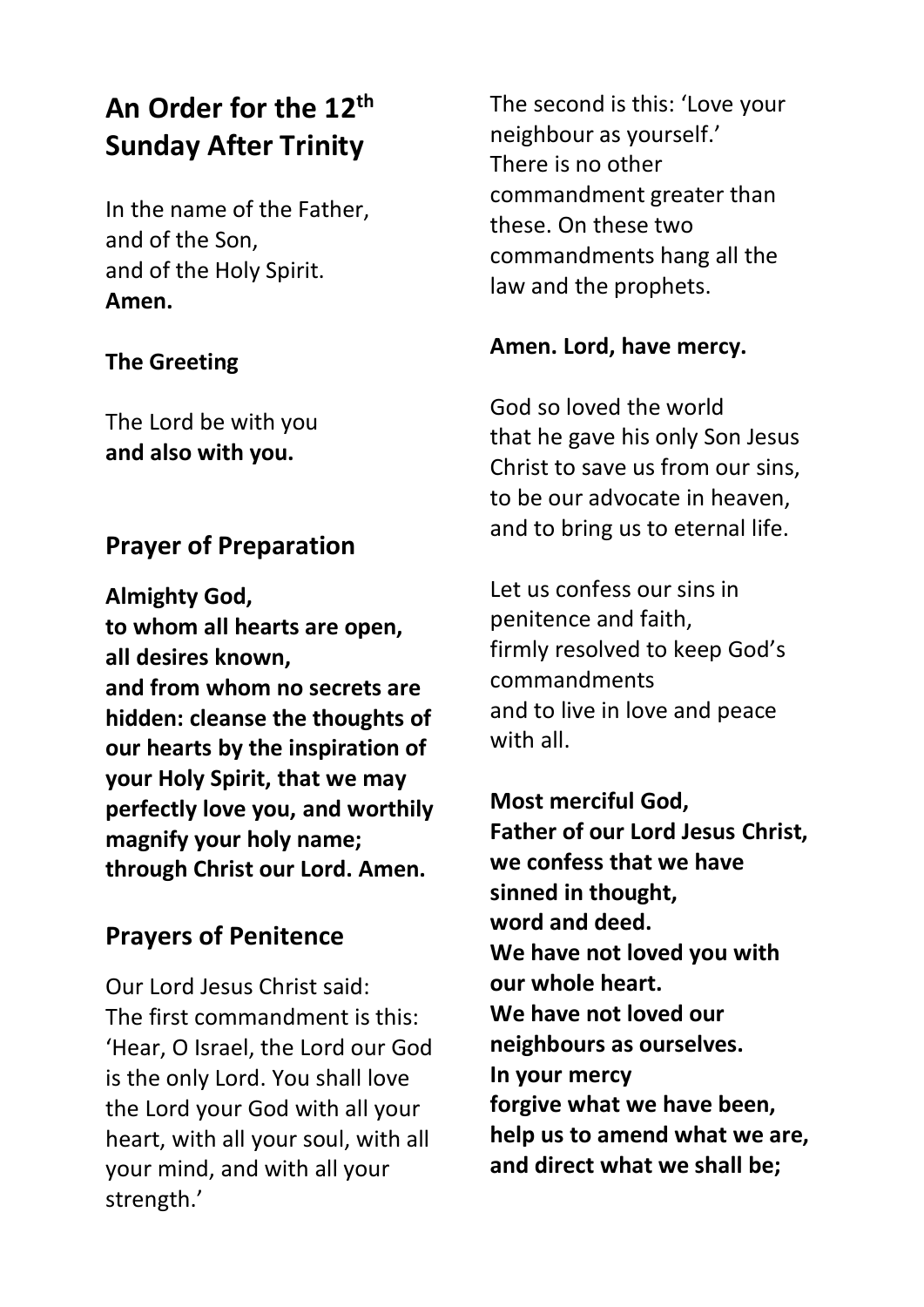**that we may do justly, love mercy, and walk humbly with you, our God. Amen.**

#### *The minister says*

Almighty God, who forgives all who truly repent, have mercy upon us, pardon and deliver us from all our sins, confirm and strengthen us in all goodness, and keep us in life eternal; through Jesus Christ our Lord. **Amen.**

## **Gloria in Excelsis**

**Glory to God in the highest, and peace to his people on earth.**

**Lord God, heavenly King, almighty God and Father, we worship you, we give you thanks, we praise you for your glory.**

**Lord Jesus Christ, only Son of the Father, Lord God, Lamb of God, you take away the sin of the world: have mercy on us;**

**you are seated at the right hand of the Father: receive our prayer.**

**For you alone are the Holy One, you alone are the Lord, you alone are the Most High, Jesus Christ, with the Holy Spirit, in the glory of God the Father. Amen.**

# **The Collect**

Almighty and everlasting God, you are always more ready to hear than we to pray and to give more than either we desire or deserve: pour down upon us the abundance of your mercy, forgiving us those things of which our conscience is afraid and giving us those good things which we are not worthy to ask but through the merits and mediation of Jesus Christ your Son our Lord, who is alive and reigns with you, in the unity of the Holy Spirit, one God, now and for ever. **Amen.**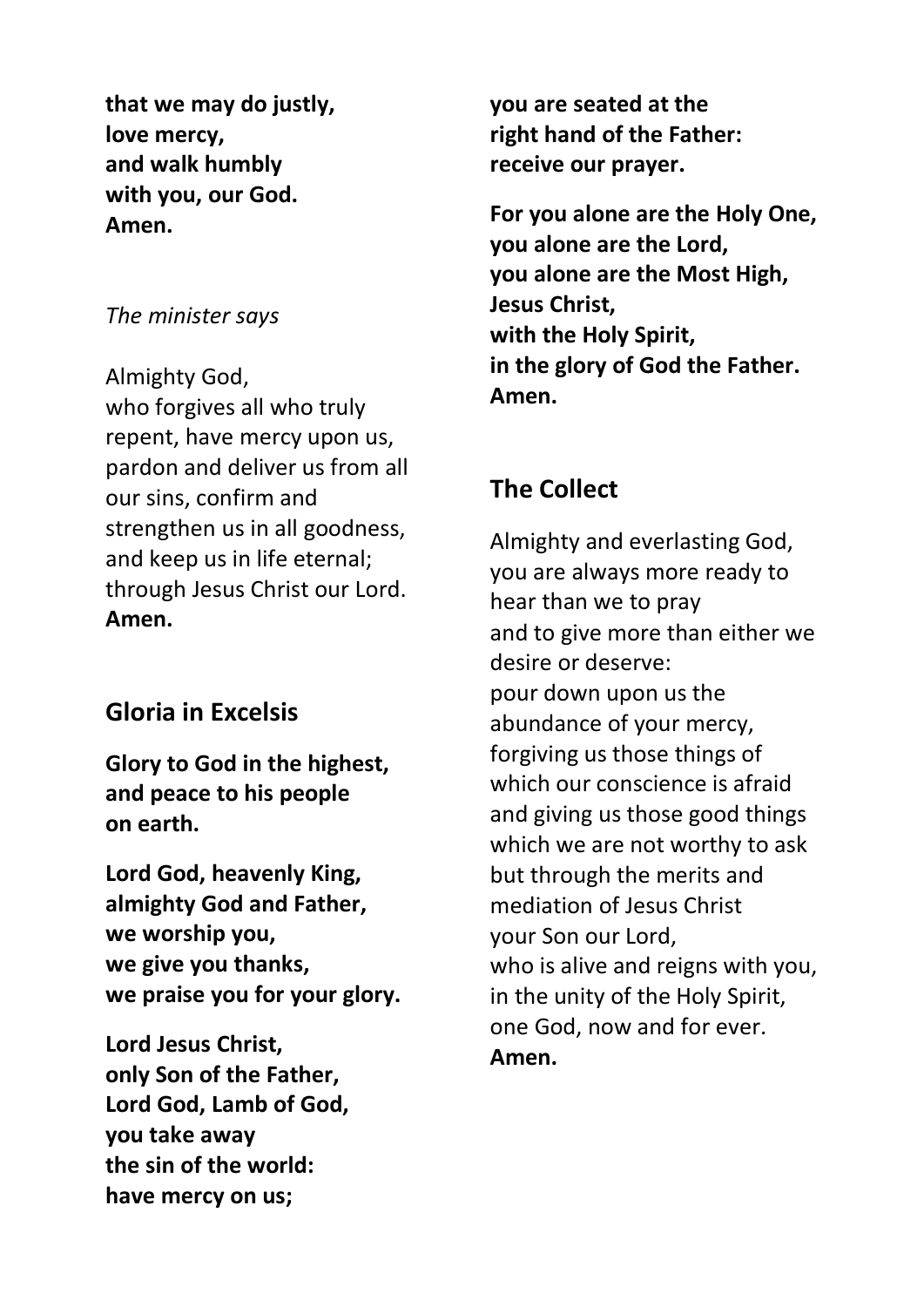# **Reading**

#### **Romans 12.9–21**

12<sup>9</sup> Let love be genuine; hate what is evil, hold fast to what is good; <sup>10</sup>love one another with mutual affection; outdo one another in showing honour.  $11$ Do not lag in zeal, be ardent in spirit, serve the Lord.<sup>12</sup>Rejoice in hope, be patient in suffering, persevere in prayer.  $13$ Contribute to the needs of the saints; extend hospitality to strangers.

<sup>14</sup> Bless those who persecute you; bless and do not curse them. <sup>15</sup>Rejoice with those who rejoice, weep with those who weep. <sup>16</sup>Live in harmony with one another; do not be haughty, but associate with the lowly; do not claim to be wiser than you are. <sup>17</sup>Do not repay anyone evil for evil, but take thought for what is noble in the sight of all. <sup>18</sup>If it is possible, so far as it depends on you, live peaceably with all. <sup>19</sup>Beloved, never avenge yourselves, but leave room for the wrath of God; for it is written, 'Vengeance is mine, I will repay, says the Lord.' <sup>20</sup>No, 'if your enemies are hungry, feed them; if they are thirsty, give them something to drink;

for by doing this you will heap burning coals on their heads.' <sup>21</sup>Do not be overcome by evil, but overcome evil with good.

This is the word of the Lord. **Thanks be to God.**

## **Sermon**

**Song of Worship**

# **The Creed**

**We believe in one God, the Father, the Almighty, maker of heaven and earth, of all that is, seen and unseen.**

**We believe in one Lord, Jesus Christ, the only Son of God, eternally begotten of the Father, God from God, Light from Light, true God from true God, begotten, not made, of one Being with the Father; through him all things were made.**

**For us and for our salvation he came down from heaven, was incarnate from the Holy Spirit and the Virgin Mary and was made man.**